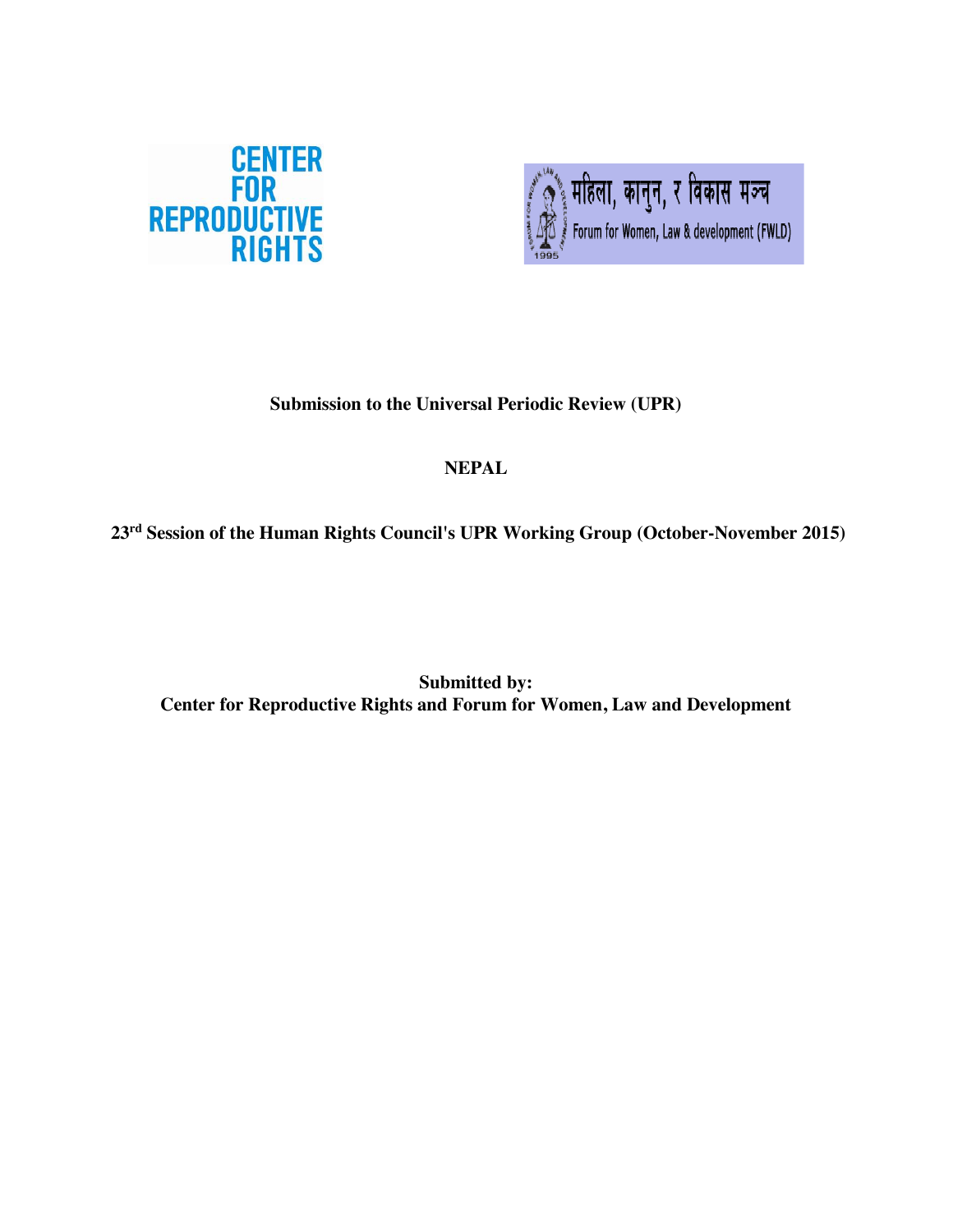In accordance with Human Rights Council (HRC) Resolution 5/1, the Center for Reproductive Rights (the Center) and the Forum for Women, Law and Development (FWLD) present this submission as non-governmental organizations (NGOs) to supplement the report of the government of Nepal (the Government), scheduled for review by the HRC during its  $23<sup>rd</sup>$  session. The Center is an international NGO with an office in Nepal dedicated to advancing reproductive freedom as a fundamental right that all governments are legally obligated to protect, respect, and fulfill. FWLD is a Nepal-based NGO working for the protection, promotion, and enjoyment of human rights.

## **I. Introduction**

1. This letter provides information regarding the recommendations raised during the first Universal Periodic Report (UPR) of Nepal concerning violence and discrimination against women and girls. Despite repeated recommendations from Member States and U.N. treaty-monitoring bodies (TMBs) to the Government to address gender-based discrimination and violence, there continues to be impunity for violations of girls' and women's rights arising from child marriage. The Government has a due diligence obligation to address all forms of gender-based violence, including child marriage as well as the sexual violence and reproductive health harms suffered by married girls. This heightened obligation requires the Government to prevent, investigate, punish, and provide legal remedies for all acts of violence against women and girls.<sup>1</sup> Despite this obligation, the Government has failed to strengthen, effectively implement, and enforce laws and policies prohibiting child marriage, leading to a widespread lack of accountability for grave human rights violations suffered by Nepali women and girls.

### **II. Key Issues: Child Marriage and the Continuum of Harms Against Women and Girls in Nepal**

- 2. Child marriage continues to be among the most pervasive forms of violence experienced by girls in Nepal. The Government's 2011 national census estimated that approximately 75% of married women were married before age  $20<sup>2</sup>$  A 2014 UNICEF report found that 15% of women ages 20 to 49 years were married before age 15, and  $52\%$  were married by age 18. $3$  The prevalence of child marriage varies by residence,  $4$  region,  $5$  education,  $6$  household wealth,  $7$  caste, and ethnicity,<sup>8</sup> reflecting that child marriage is most prevalent among the most disadvantaged and marginalized communities.
- 3. Child marriage disproportionately violates girls' rights both because of the significantly higher incidence among girls  $(82\%)$  versus boys  $(18\%)$ , and because of the particular risks of sexual violence and reproductive rights violations experienced by married girls throughout their lives.<sup>10</sup> Child marriage increases the likelihood of early pregnancy, which carries a heightened risk of maternal mortality and morbidity.<sup>11</sup> In Nepal, only 42% of births among girls under 20 years of age are attended by a skilled provider.<sup>12</sup> Studies reveal that there is a higher incidence of maternal mortality in Nepal among girls under age 20 than for women in their twenties.<sup>13</sup> Nepal has the third highest rate of adolescent child birth in South Asia.<sup>14</sup> According to the National Demographic and Health Survey (NDHS), almost one quarter of Nepali women have given birth to children by age 18, and nearly half by age 20.<sup>15</sup> Uterine prolapse, which 10% of Nepali women of reproductive age suffer,<sup>16</sup> is also linked to early and frequent pregnancies. The average woman who has undergone uterine prolapse surgery first experienced symptoms of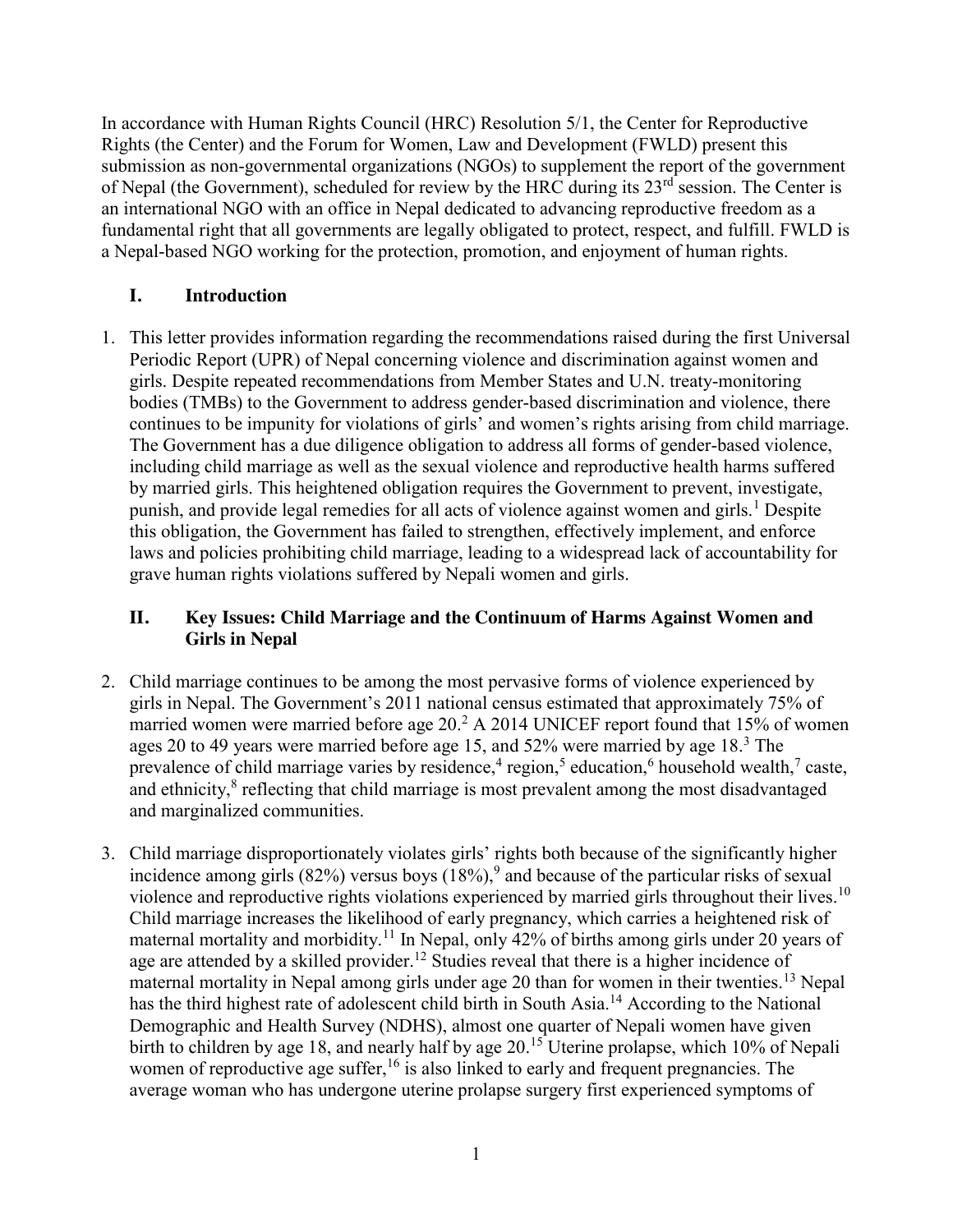uterine prolapse at 26.8 years old, after their third pregnancy.<sup>17</sup> Similarly, obstetric fistula, where a hole develops between the rectum or bladder and the vagina leading to the leakage of urine or feces, is another preventable pregnancy-related injury often suffered by women in Nepal.<sup>18</sup> According to United Nations Population Fund (UNPFA), "early marriage and young age at delivery" is a primary risk factors for obstetric fistula.<sup>19</sup> An estimated 200-400 new cases of obstetric fistula are reported annually in Nepal.20

- 4. The barriers faced by women and girls in accessing reproductive health information and services, including contraception and safe abortion procedures, further compound the high rate of adolescent pregnancies and risks of maternal mortality and morbidity.<sup>21</sup> The NDHS indicates that the unmet need for contraception is highest among married adolescent girls ages  $15{\text -}19$ ,  $22$ with only 17.6% of married adolescents having access to contraception.<sup>23</sup> Only 38% of girls ages 15-49 are aware that abortion is legal,  $^{24}$  and 46.5% are unaware of a place for seeking safe abortion services.<sup>25</sup>
- 5. Child marriage also exposes young girls to physical and sexual violence, including forced initiation into sex and marital rape. According to the NDHS, one in six married girls in Nepal reports experiencing physical violence, and one in three married girls reports being forced to have sex by their husbands.<sup>26</sup> A 2014 UNICEF study found that 29% of currently married girls ages 15-19 in the Far and Mid-western region and 37% in the Terai region reported experiencing sexual violence.<sup>27</sup> The NDHS reveals that  $47\%$  of women who first had sex before age 15 and 28.6% of women who first had sex between ages 15-19 stated that their initial experience was forced and against their will; the majority of these cases occurred within marriage.<sup>28</sup> The NDHS also states that husbands are the perpetrators in nearly 90% of sexual abuse cases.<sup>29</sup>

#### **III. National Legal Framework**

- 6. Child marriage violates Nepal's national laws. Under the 2007 Interim Constitution of Nepal, the Government is obligated to protect women and girls from sexual violence and risks to their reproductive health,<sup>30</sup> including child marriage, early pregnancy, and marital rape. Under Nepali law, the minimum legal age for marriage for both men and women is  $20<sup>31</sup>$  and, with guardian consent,  $18^{32}$
- 7. **Gaps and weaknesses in the law on child marriage contributing to widespread impunity**. While a person officiating, abetting, or arranging the marriage of a child faces criminal liability under Nepali law, the penalties for such offenses are typically weak and provide a wide range of discretionary sentencing power to judges.<sup>33</sup> Depending on the age of the child, the maximum penalty for child marriage is imprisonment from six months to three years and a fine from NPR 1000 (USD 10) to NPR 10,000 (USD 100). 34
- 8. A marriage where one or both parties are below age 18 is voidable under Nepali law.<sup>35</sup> However, such marriages can be voided only if the couple does not have a child at the time of challenging the legality of the marriage.<sup>36</sup> Given the correlation between child marriage, the cultural pressure on girls to prove their fertility soon after marriage, and the barriers to contraceptive information and services, this exception can lead to girls effectively being trapped in child marriages.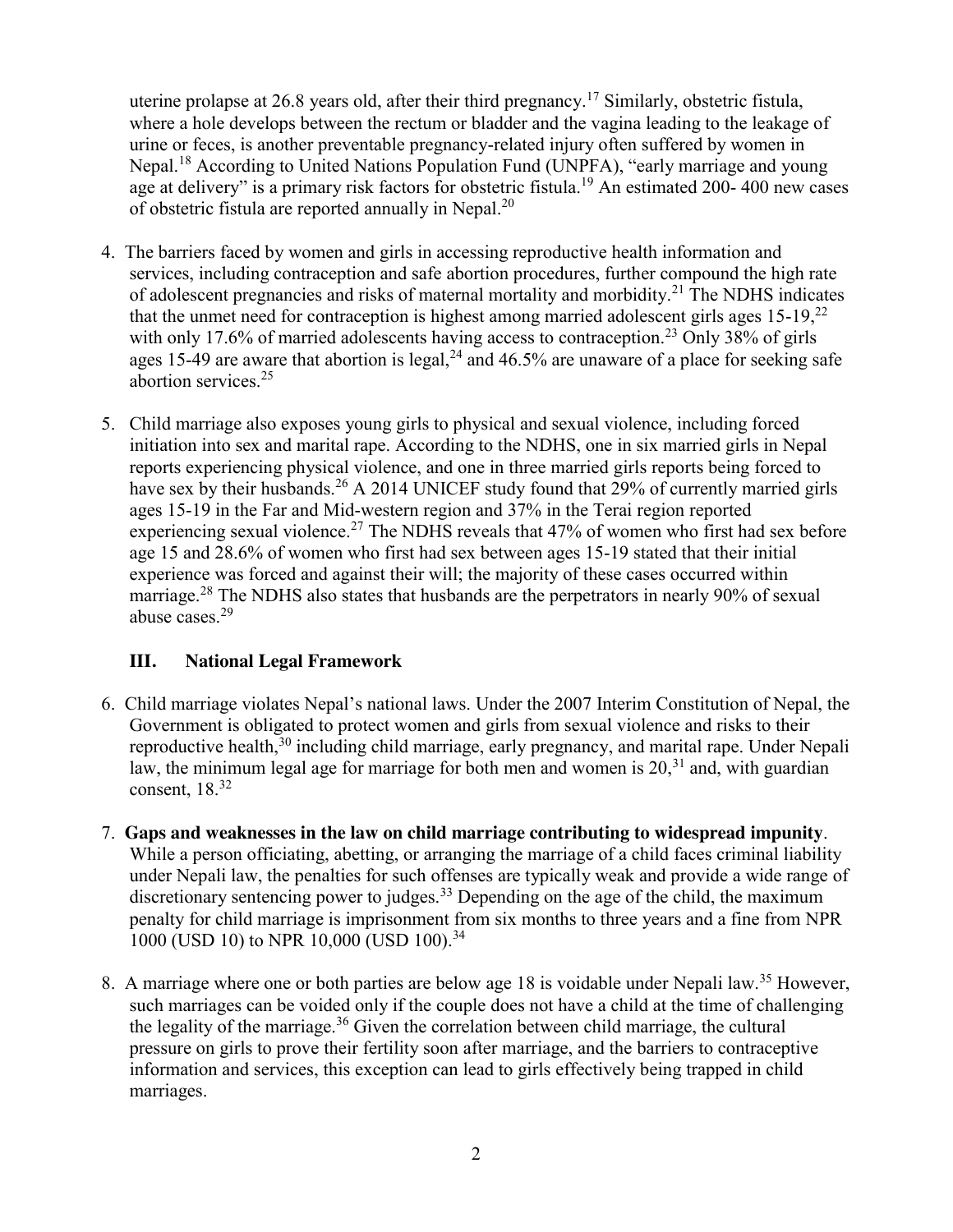- 9. Although marital rape is far too common in child marriages, criminal protections against marital rape are weak. Nepali law recognizes marital rape as a crime,<sup>37</sup> but rape within marriage is treated as a less serious offense than rape outside of marriage. The punishment for rape outside of marriage ranges between 5 and 15 years imprisonment depending on the victim's age, while marital rape is punishable by a lesser 3 to 6 months imprisonment.<sup>38</sup> In addition, the statute of limitations for rape, including marital rape, is only 35 days,  $39$  which serves as a barrier for young married girls to access appropriate legal mechanisms and seek protection under the judicial system. This barrier is compounded by the fact that married girls often lack the necessary decision-making authority and economic resources to seek legal representation required to avail of protections and remedies under the law.<sup>40</sup>
- 10. No specific legal protections or services are available for girls who choose to leave child marriages, and leaving is further complicated by issues such as the discriminatory laws related to inheritance rights<sup>41</sup> and Nepal's practice of patrilineal transfer of citizenship.<sup>42</sup> For example, in Nepal, married daughters are denied the right to inherit property from their parents.<sup>43</sup> Thus, if a married girl opts to leave her marriage, she faces the prospect of not receiving any property from either her husband or her parents.<sup>44</sup> Similarly, since one can only apply for citizenship after the age of  $16<sup>45</sup>$  a girl married before this age is expected to apply for citizenship through her husband. Consequently, a girl married before the age of 16, who wants to leave her marriage once she is 18, encounters practical difficulties in obtaining citizenship through her father especially if her decision to end her marriage is not supported by her parents and as a result of the patriarchal mindset of government officials who process citizenship applications.<sup>46</sup>
- 11. **Poor enforcement of child marriage laws.** The Government's enforcement of its existing laws prohibiting child marriage is far from adequate. From 2009 to 2012, only 22 cases of child marriage were reported to Nepali police.<sup>47</sup> Nepal's National Women Commission reports having received no complaints regarding child marriage from 2010 to 2013.<sup>48</sup> The Supreme Court of Nepal has repeatedly noted the poor enforcement of child marriage laws and ordered the Government to address this issue, specifically in *Sapana Pradhan Malla and Others v. Government of Nepal* (2006), <sup>49</sup> *Rama Panta Kharel and Others v. Government of Nepal*  (2007),<sup>50</sup> and *Kavita Pandey v. Government of Nepal* (2012).<sup>51</sup> Despite these orders, the Supreme Court's Annual Reports indicates that in 2013 only 30 cases of child marriage were filed in the district courts,<sup>52</sup> 15 cases in the appellate courts,<sup>53</sup> and 1 case in the Supreme Court of Nepal.<sup>54</sup> Moreover, the Government's Plan of Action on Holistic Development of Adolescents aims to reduce child marriage by a mere 5% between 2013 and 2018,<sup>55</sup> further demonstrating the Government's weak position on child marriage.
- 12. The lack of enforcement of laws prohibiting child marriage is also attributable to social and legal barriers faced by married girls in accessing legal remedies. A study conducted in 15 districts of Nepal reveals that 53% of household heads are unaware of the minimum legal age of marriage.<sup>56</sup> Further, although child marriage is a criminal act and the onus is on the State to prosecute child marriage cases,<sup>57</sup> since child marriages are not automatically void under the law but only voidable, in reality the legal responsibility of ending a child marriage falls on the adolescent girl which has resulted in a minimal number of cases being reported to the police.<sup>58</sup> Further, the Government's failure to effectively implement its laws on birth and marriage registration<sup>59</sup> contributes to evidentiary gaps that make it extremely difficult for girls and women to prove the occurrence of child marriages and for the Government to monitor the same.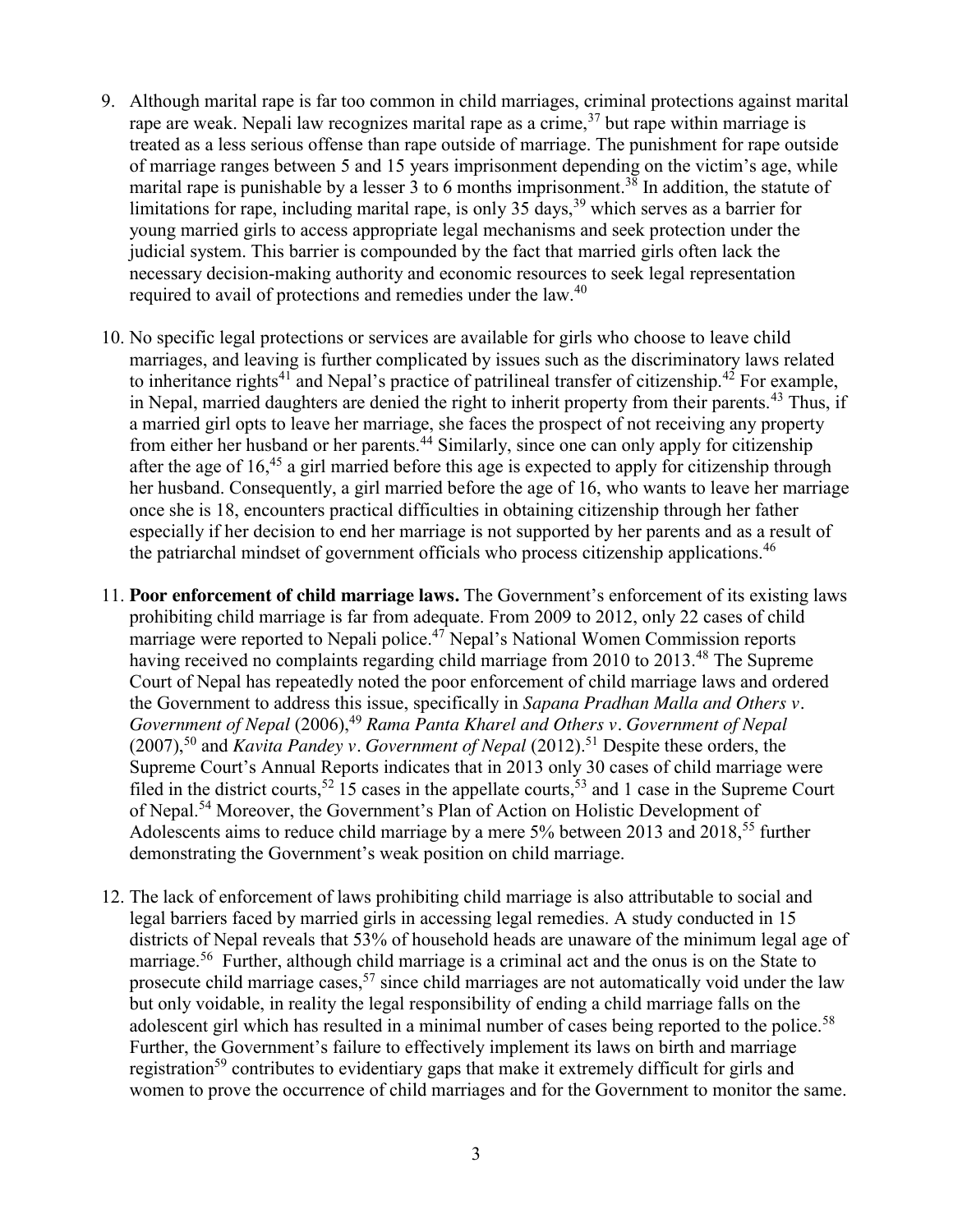#### **IV. International Legal Framework**

- 13. Treaties and international policy documents adopted by governments worldwide consistently hold that the failure to eliminate child marriage violates a broad range of human rights, and that States parties are accountable for the severe pain, anguish, poor quality of life and even loss of life that married girls suffer as a consequence of a child marriage.<sup>60</sup> The persistence of child marriage in Nepal contravenes long-standing and growing international condemnation of this practice.<sup>61</sup>
- 14. **Child marriage constitutes violence and discrimination.** Under international law, child marriage is recognized as a violation of the special obligation to protect children's rights.<sup>62</sup> It also is recognized as a violation of women's rights to equality and non-discrimination,<sup>63</sup> causing suffering and marginalization of women.<sup>64</sup> The U.N. Special Rapporteur on Violence Against Women expressed concern about forced and early marriages as well as sexual violence and reproductive health harm as forms of violence against women.<sup>65</sup> Child marriage also is condemned as a form of torture and cruel, inhuman and degrading treatment by the Committee Against Torture.<sup>66</sup> As a signatory to U.N. human rights treaties,  $\frac{67}{3}$  the Government has a due diligence obligation to protect women and girls from child marriage and the resulting harms, which constitute gender-based violence and a form of violence against children.<sup>68</sup> Thus, States parties must "take all appropriate legislative, administrative, social and educational measures to protect the child from all forms of physical or mental violence, injury or abuse, neglect or negligent treatment, maltreatment or exploitations."<sup>69</sup> States parties also must ensure that adolescents are provided access to sexual and reproductive health information<sup>70</sup> and adolescentfriendly health services, including contraception, safe abortion,<sup>71</sup> and obstetric care.<sup>72</sup>
- 15. **U.N. TMBs' recommendations on child marriage to the Government.** Since the Government's last UPR, several U.N. TMBs have expressed concern about the prevalence of child marriage in Nepal<sup>73</sup> TMBs have also called for the Government to implement its own Supreme Court orders condemning child marriage and to ensure effective implementation and enforcement of national laws prohibiting child marriage, including appropriate sanctions and prosecution of those involved in the performance or promotion of child marriages.<sup>74</sup> TMBs have expressed concern to the Government about maternal mortality and morbidity among rural, poor, and young women and the barriers such women and girls face in accessing reproductive health services, including maternal health care, preventative services for uterine prolapse, contraceptive information and services, and safe abortion services.<sup>75</sup> Further, TMBs have called for the Government to ensure proper prevention, investigation, prosecution and remedies for violence against women, including marital rape, and that the penalties for such crimes be made commensurate with their gravity and human rights law.<sup>76</sup> Finally, TMBs have specifically called for increased birth registration in Nepal.<sup>77</sup>
- 16. **International political commitments to end child marriage**. In 2013, the Government took a laudable step by co-sponsoring a historic HRC procedural resolution aimed at "strengthening efforts to prevent and eliminate child, early, and forced marriage."<sup>78</sup> However, by not formally supporting subsequent General Assembly resolutions on child marriage, the Government failed to demonstrate consistency in its international commitment to fully recognize child marriage as a human rights concern and to end the harmful practice.<sup>79</sup>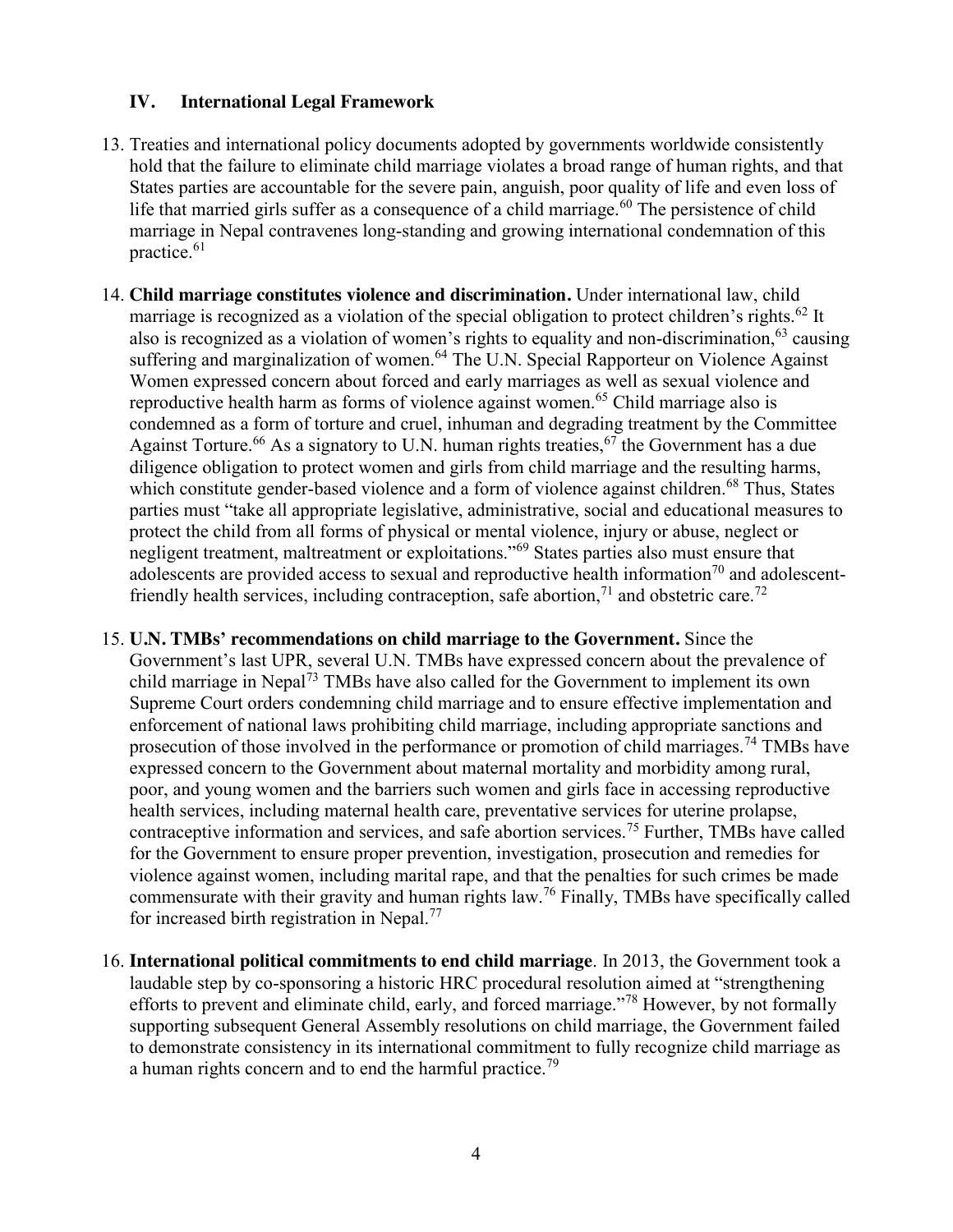#### **V. Regional Human Rights Framework**

17. The Government should be commended for committing to the Regional Action Plan to End Child Marriage in South Asia (Regional Action Plan), which requires governments to address the social and economic root causes of child marriage and promote laws and policies aimed at eliminating child marriage.<sup>80</sup> In line with this commitment, since April 2014 the Government has taken steps to develop a National Strategy to End Child Marriage in Nepal (National Strategy). This is a positive step, and swift finalization and effective implementation of the National Strategy will be critical. Further, due credit be given to Nepal's leadership on this issue including by hosting the first ever Regional Convening on Using Law to Promote Accountability to End Child Marriage in November 2014, which led to the adoption of the Kathmandu Call for Action to End Child Marriage in South Asia (Call for Action). The Call for Action enumerates concrete steps that must be taken immediately to end child marriage including strengthening and ensuring effective enforcement of national laws, providing legal remedies in cases of child marriage, and urgently addressing the reproductive health needs of married girls. $81$ 

### **VI. Questions & Recommendations**

- 18. Child marriage is a leading cause of discrimination and violence against women and girls in Nepal, and constitutes a grave human rights crisis. We respectfully urge HRC Member States to raise the issue of continuing impunity for child marriage in Nepal and to encourage the Government to do more to prevent and address the resulting human rights violations by raising the following questions:
	- i. What specific steps are being taken by the Government to effectively enforce laws prohibiting child marriage and to ensure practical access to effective legal remedies and redress for victims of child marriage?
	- ii. What specific steps are being taken by the Government to provide legal remedies for different forms of violence against women that are recognized as crimes, such as marital rape and other forms of physical and sexual abuse of minors?
- iii. What steps are being taken by the Government to address the poor enforcement of legal provisions that prohibit child marriage and inconsistencies between such provisions and inheritance laws that deny married women equal property rights, and consequently deter them from seeking legal remedies against a child marriage? Similarly what is being done to address the practical difficulties and discrimination faced by women married as children, who take steps to legally end their marriage, when they apply for citizenship?
- iv. What measures are being taken by the Government to ensure access to a full range of reproductive health information and services, including contraceptive information and services, maternal health care, and safe abortion services, to young married girls and those at risk of child marriage?
- 19. Following up on past UPR recommendations to the Government concerning gender-based violence and discrimination, we request that the HRC Member States consider making the following recommendations: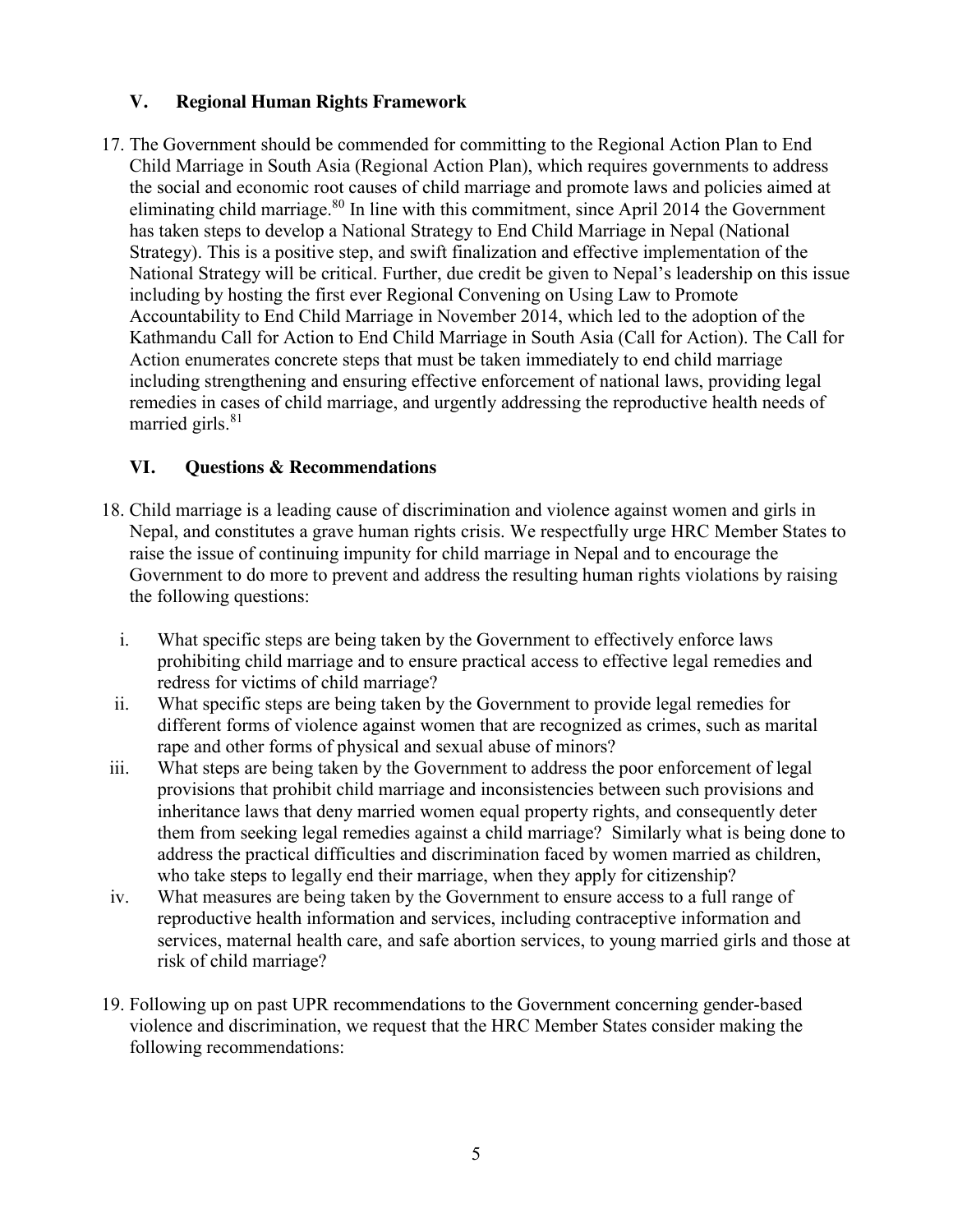- i. To end child marriage, which is recognized as an impediment to achieving gender equality, immediately review legal provisions on child marriage to identify gaps and inconsistencies with other laws that that lead to violations of women's and girls' rights and take steps to reform them in line with Nepal's constitutional obligations and international commitments.
- ii. To end child marriage, a form of gender-based violence, ensure effective enforcement of laws and policies aimed at preventing and prosecuting child marriage and remove barriers to access to effective legal remedies and redress for victims.
- iii. To address human rights violations associated with child marriage, ensure effective enforcement of laws and policies aimed at preventing and prosecuting different forms of sexual and physical violence against women and girls and remove barriers to access to effective legal remedies and redress for victims.
- iv. Take steps to educate girls about the risks of early pregnancy and empower them to protect themselves from child marriage by raising awareness about the law in vulnerable communities.
- v. Ensure access to a full range of reproductive health information and services for married girls, and women who were married as children, as a means to enable them to prevent and address the harmful sexual and reproductive health consequences of child marriage and early pregnancy

Sincerely,

Melisse yoretic

Melissa Upreti Meera Dhungana Regional Director for Asia President

AUGORITI

Center for Reproductive Rights Forum for Women, Law and Development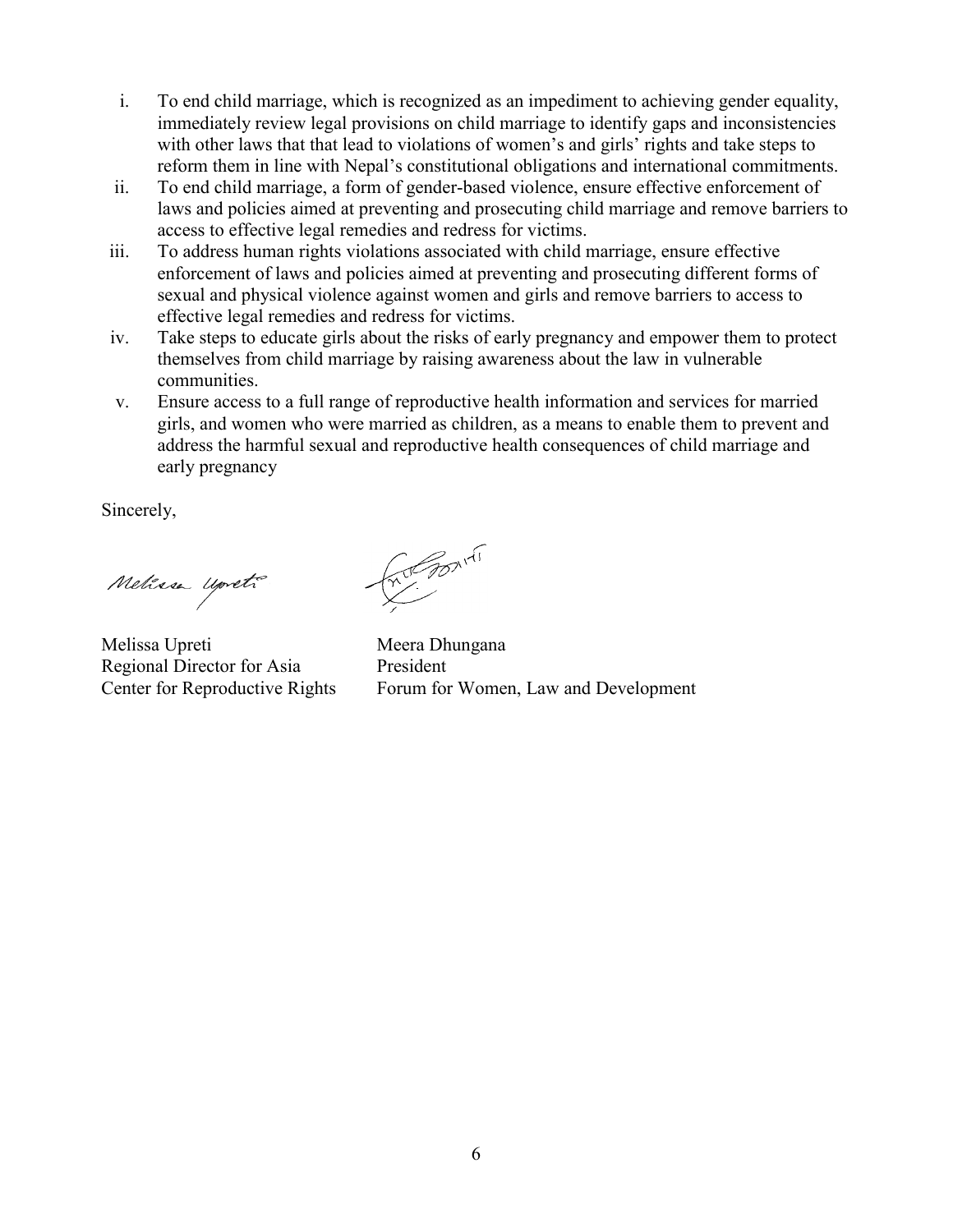content/uploads/2012/11/National%20Report.pdf. The National census also reveals that over 115,000 girls are married before age ten.

<sup>3</sup> UNICEF, ENDING CHILD MARRIAGE: PROGRESS AND PROSPECTS (2014), *available at* 

unicef.org.au/downloads/publications/Child\_Marriage\_Data\_Brochure\_July\_2014.aspx [hereinafter UNICEF, ENDING CHILD MARRIAGE].<br><sup>4</sup> According to UNFPA, 42.9% of women residing in rural areas were married before reaching age 18 in comparison to

26.9% of those residing in urban areas. UNFPA, MARRYING TOO YOUNG: END CHILD MARRIAGE 73 (2012), *available at*  http://www.unfpa.org/webdav/site/global/shared/documents/publications/2012/MarryingTooYoung.pdf [hereinafter UNFPA, MARRYING TOO YOUNG].<br><sup>5</sup> The prevalence of child marriage in the mid-western region of Nepal is the highest (53%) followed by the Far-

Western region (48%), Central region (40%), Western region (36%) and Eastern region (34%). UNFPA, MARRYING TOO YOUNG, *supra* note 4, at 25.

<sup>6</sup> Women between ages 25-49 with a school-leaving certificate and higher education marry five years later (21.8 years) than those with no education (16.6 years). UNFPA, MARRYING TOO YOUNG, *supra* note 4, at 68.

<sup>7</sup> Women between ages 25-49 from the highest wealth quintile marry two years later (19 years) than those from lower wealth quintiles (17 years). GOVERNMENT OF NEPAL, MINISTRY OF HEALTH AND POPULATION, POPULATION DIVISION,<br>NEPAL DEMOGRAPHIC AND HEALTH SURVEY 2011 68 (2012) [hereinafter NDHS 2011].

 $\delta$  The proportion of women between ages 20-24 years who have married before 20 years of age is highest among the more disadvantaged non-Dalit Terai caste groups (85%) and Dalits (76%) in comparison to upper caste groups (57%) and relatively advantaged Janajatis (42%). GOVERNMENT OF NEPAL, MINISTRY OF HEALTH AND POPULATION, POPULATION DIVISION, NEPAL ADOLESCENT AND YOUTH SURVEY (NAYS) 49 (2012) [hereinafter GOVT. OF NEPAL,

NAYS].<br><sup>9</sup> UNICEF, ENDING CHILD MARRIAGE (2014), *supra* note 3 at 1<br><sup>10</sup> Center for Reproductive Rights (CRR), Child Marriage in South Asia: Stop the Impunity 16-17 (2013).

<sup>11</sup> World Health Organization (WHO) Secretariat, *Early marriages, adolescent and young pregnancies: Report by the Secretariat*, para. 11, A65/13 (Mar. 16, 2012).

12 NDHS 2011, *supra* note 7 at 127.

<sup>13</sup> AJIT PRADHAN ET AL., NEPAL MATERNAL MORTALITY AND MORBIDITY STUDY (MMS) 6 (2009) <sup>14</sup> UNFPA, STATE OF THE WORLD POPULATION: MOTHERHOOD IN CHILDHOOD 103 (2013). <sup>15</sup> NDHS 2011, *supra* note 7 at 67. 16 *Id.* at 143.

 $\overline{a}$ 

<sup>17</sup> UNFPA , HEALTH RELATED QUALITY OF LIFE OF WOMEN SUFFERING FROM PELVIC ORGAN PROLAPSE , QUALITY OF LIFE 21-22 (2013), *available at* http://countryoffice.unfpa.org/nepal/drive/UNFPA-QualityBook-Final-ALL.pdf. 18 UNFPA, CAMPAIGN TO END FISTULA IN NEPAL: REPORT ON NEED ASSESSMENT FOR OBSTETRIC FISTULA IN NEPAL

(2011) *available at* http://countryoffice.unfpa.org/nepal/drive/NeedAssesmentofObstetricFistulainNepal.pdf.UNPFA [hereinafter UNFPA, CAMPAIGN TO END FISTULA IN NEPAL].<br><sup>19</sup> *Id.* at 10.

<sup>20</sup> *Id.*<br><sup>21</sup> See UNFPA, State of the World population 2012, By Choice, Not by Chance: Family Planning, Human RIGHTS AND DEVELOPMENT 1, 73-76 (2012). 22 NDHS 2011, *supra* note 7 at 105.

<sup>24</sup> *Id.* at 137.<br><sup>25</sup> *Id.* at 139.<br><sup>26</sup> *Id.* at 238. 26 *Id.* at 238. 27 POPULATION COUNCL, HIGHLIGHTS FROM THE UNICEF ADOLESCENT DEVELOPMENT AND PARTICIPATION BASELINE STUDY, NEPAL 9 (2014).

<sup>28</sup> NDHS 2011, *supra* note 7 at 239.<br><sup>29</sup> Id. at 238.

<sup>30</sup> NEPAL (INTERIM) CONST., art. 20.

<sup>31</sup> Muluki Ain (Nepal), Part 4, ch. 17 on marriage, no. 2 (1963) [hereinafter Muluki Ain (Nepal)].

<sup>1</sup> Rashida Manjoo, *Statement by Rashida Manjoo, Special Rapporteur on Violence Against Women, Commission on the Status of Women* 5 (29 February 2012), http://www.un.org/womenwatch/daw/csw/csw56/statements/statement-specrapmanjoo.pdf (last accessed Jan. 12, 2015).

<sup>2</sup> GOVERNMENT OF NEPAL, NATIONAL PLANNING COMMISSION SECRETARIAT, CENTRAL BUREAU OF STATISTICS, NATIONAL POPULATION AND HOUSING CENSUS 2011 131 (2012), *available at* cbs.gov.np/wp-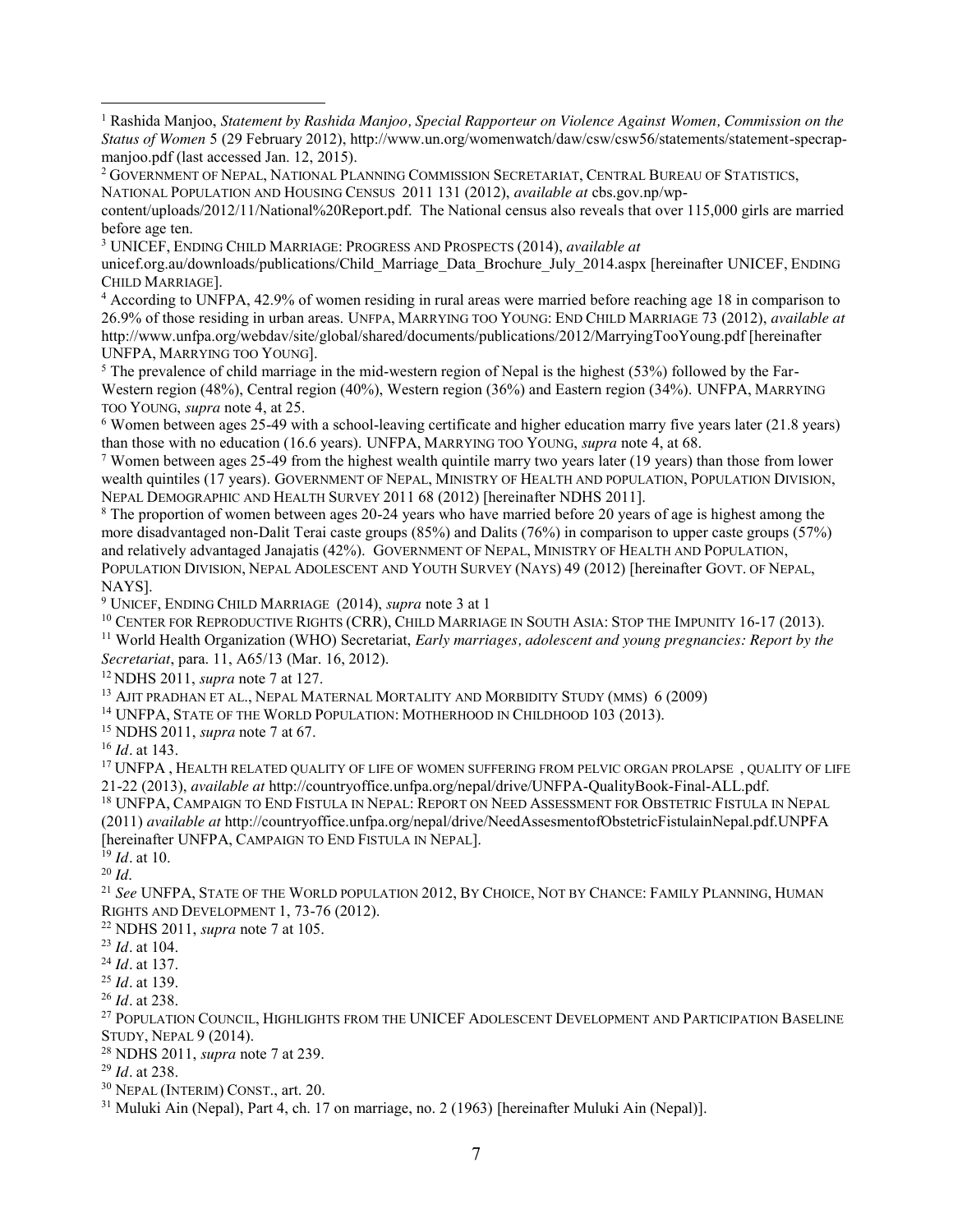32 *Id*.

<sup>33</sup> FWLD AND UNIFEM, CHILD MARRIAGE: LEGAL RESPONSES , p. 54; *see also* Muluki Ain (Nepal), *supra note* 31, part 4, ch. 17 on marriage, no. 2.

 $34$  If the marriage is contracted contrary to this provision, the principal offenders having attained majority, out of those committing the offense, shall be liable to the following punishment: (1) Where the marriage of a girl below 10 years of age is contracted or procured, punishment of imprisonment for a term from six months to three years and a fine of NPR 1000 to NPR 10,000; (2) Where the marriage of a girl over 10 years and below 14 years of age is contracted or

procured, punishment of imprisonment for a term from three months to one year and a fine of up to NPR 5,000; (3) Where the marriage of a woman over age 14 and below age 18 is contracted or procured, punishment of imprisonment for a term not exceeding six months or a fine of up to NPR 10,000 or both; (4) Where the marriage of a woman or man below 20 years of age is contracted or procured, punishment of imprisonment for a term not exceeding six months or a fine of up to NPR 10,000 or both. Muluki Ain (Nepal), *supra note* 31, Part 4, ch. 17 on marriage*,* no. 2 (1-4). 35 Muluki Ain (Nepal), *supra* note 31, part 4, ch. 17 on marriage, no. 2 (9).

<sup>36</sup> *Id.*

<sup>37</sup> *Id.* at ch. 14 on rape, no. 1.

<sup>38</sup> *Id.* at no. 3.<br><sup>39</sup> *Id.* at no. 11.

<sup>40</sup> CRR, CHILD MARRIAGE IN SOUTH ASIA 18 (2013).<br><sup>41</sup> Muluki Ain (Nepal), *supra* note 31, part 3, ch. 13 on partition of property, no. 1(a).

<sup>42</sup> National Women Commission, Forum for Women, Law and Development, Analysis of Nepalese Citizenship Laws from a Gender Perspective, February 2014, at 13.

<sup>43</sup> Muluki Ain (Nepal), *supra note* 31, part 4, ch. 17 on partition of property, no. 1(a).

<sup>44</sup> Sarita Adhikari from Dailekh District, who was married off at age 13 and divorced at age 17 is having difficulty obtaining a share of ancestral property from her father. The Dailekh District Court declared Sarita's marriage void and awarded her a share of property from her father. However, Sarita's father denied the share and appealed the Court's decision. January 16, 2015, Kantipur (Nepali Daily), *available at* http://www.ekantipur.com/kantipur/2071/10/1/fullstory/338102.html.

<sup>45</sup> Minimum age for obtaining citizenship is 16 years. Nepal Citizenship Act, Section 8.

<sup>46</sup> Sharing of girls who chose to leave marriage and have faced difficulties in receiving citizenship through their father at different meetings organized by National Women's Commission, Nepal. Interview with Adv. Mohna Ansari who is currently member of the National Human Rights Commission of Nepal and was Member of National Women's Commission, Nepal till June 2014. *See also* National Women Commission, Forum for Women, Law and Development, Analysis of Nepalese Citizenship Laws from a Gender Perspective, February 2014, at 13

<sup>47</sup> CREHPA ET AL., TRACKING CASES OF GENDER-BASED VIOLENCE IN NEPAL: INDIVIDUAL, INSTITUTIONAL, LEGAL<br>AND POLICY ANALYSES 20 (2013) *available at* http://countryoffice.unfpa.org/nepal/drive/TrackingViolence.pdf. <sup>48</sup> See generally NATIONAL WOMEN COMMISSION, YEARLY REPORT OF VIOLENCE AGAINST WOMEN, available at

http://www.nwc.gov.np/mainStory/showActivity/9.

<sup>49</sup> Sapana Pradhan & Others v. Office of the Prime Minister & Council of Ministers & Others, decision no. 7659, N.K.P. 2063, Vol. 3 at 289 (2006).

<sup>50</sup> Rama Panta Kharel & Others v. Government of Nepal, Writ no. WS-128/2063 B.S. (2007) *in* CRR, FWLD AND NWC, A COMPILATION OF SUPREME COURT DECISIONS ON REPRODUCTIVE RIGHTS at 69.<br><sup>51</sup> *Kavita Pandey v. Office of the Prime Minister & Council of Ministers & Others*, decision no. 8901, N.K.P. 2069, Vol.

10 at 1534 (2012).

<sup>52</sup> SUPREME COURT OF NEPAL, ANNUAL REPORT 2068/069, 144 (2013); SUPREME COURT OF NEPAL, ANNUAL REPORT 2068/069, 88, 107, 156 (2012).

<sup>53</sup> *Id.*

<sup>54</sup> *Id. at* 79.

<sup>55</sup> GOVERNMENT OF NEPAL, NATIONAL PLANNING COMMISSION, NATIONAL PLAN OF ACTION ON THE HOLISTIC DEVELOPMENT OF ADOLESCENTS 14 (2013/14-2017/18) (2013).<br><sup>56</sup> PLAN NEPAL ET AL., CHILD MARRIAGE IN NEPAL: RESEARCH REPORT 29 (2012).<br><sup>57</sup> State Cases Act, 2046, Annex 1 (1992).

<sup>58</sup> In the last 15 years (between 1999- 214) only 68 cases of child marriage have been reported to the Police. *See* http://www.nepalpolice.gov.np/women-children-service-directorate.html

<sup>59</sup> NDHS 2011, *supra* note 7 at 25.

<sup>60</sup> UN Committee on the Rights of the Child; UN Committee on the Elimination of Discrimination against Women; UN Committee on Economic, Social, and Cultural Rights; the UN Special Representative of the Secretary General on Violence Against Children; the UN Special Rapporteur on Sale of Children, Child Prostitution and Child Pornography;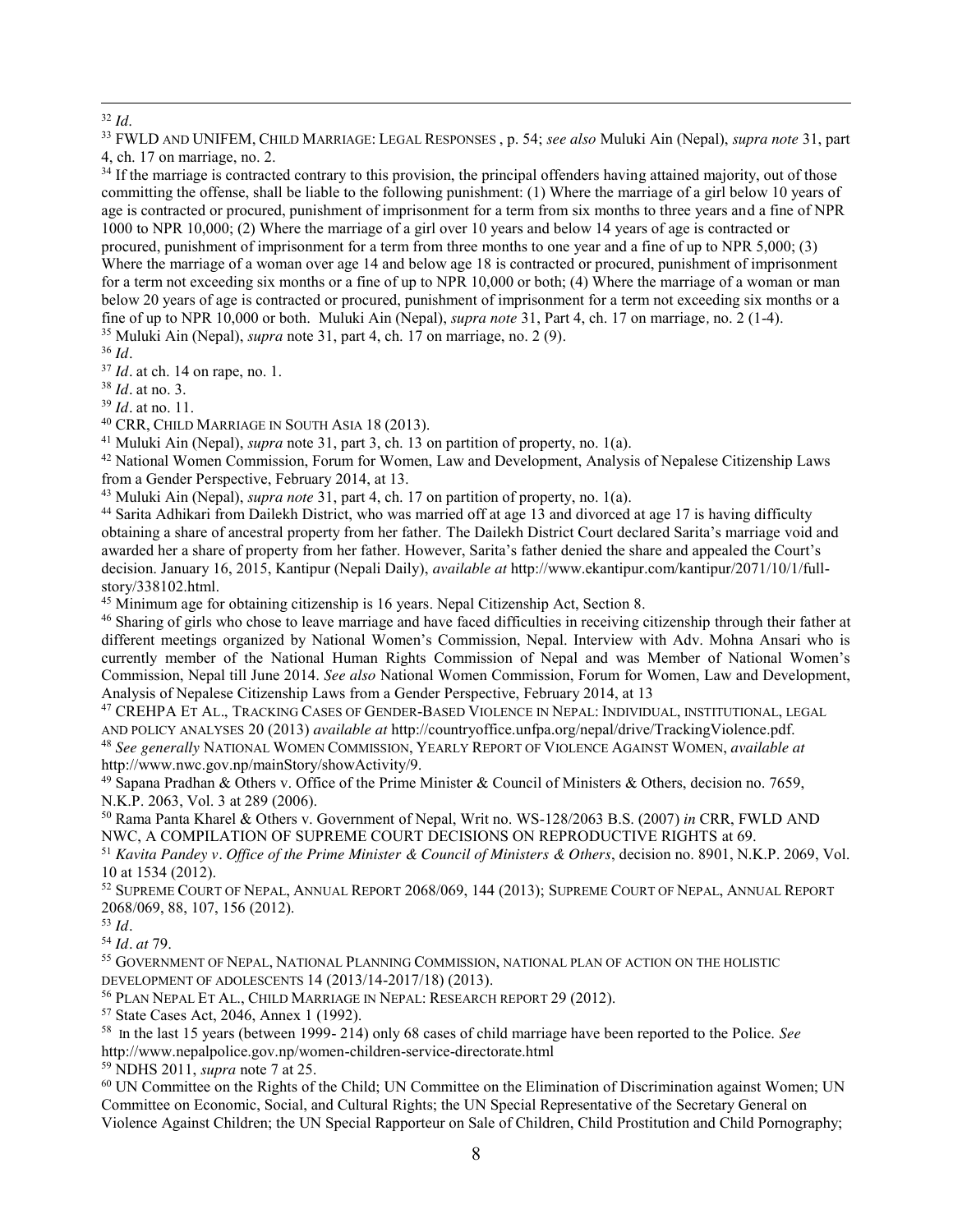the UN Special Rapporteur on Contemporary forms of slavery, including its causes and consequences; the UN Special Rapporteur on Violence Against Women; the UN Special Rapporteur on Trafficking in Persons, Especially Women and Children; the UN Working Group on Discrimination Against Women in Law and Practice; Joint Statement by a group of UN human rights experts to mark the first UN International Day of the Girl Child, Thursday, 11 October 2012, *Forced child marriage, slavery like reality in every single region of the world*,

 $\overline{a}$ 

http://www.un.org/en/events/girlchild/2012/hrexperts.shtml (last accessed Dec. 9, 2014); and Joint General Recommendation/Gen. Comment No. 31 of the Committee on the Elimination of Discrimination Against Women and No. 18 of the Committee on the Rights of the Child on Harmful Practices, CEDAW/C/GC-31-CRC/C/GC/18, Nov. 4, 2014.

<sup>61</sup> *See* World Conference of the International Women's Year, Mexico City, Mexico, June 19-July 2, 1975, *Declaration of Mexico on the Equality of Women and Their Contribution to Development and Peace*, para. 28, U.N. Doc. E/CONF.66/34 (July 2, 1975); *Programme of Action of the International Conference on Population and Development*, Cairo, Egypt, Sept. 5-13, 1994, paras. 5.5, 6.11, U.N. Doc. A/CONF.171/13/Rev.1 (1995); *Beijing Declaration and the Platform for Action, Fourth World Conference on Women*, Beijing, China, Sept. 4-15, 1995, para. 107(a), U.N. Doc. A/CONF.177/20/Rev.1 (1996); Human Rights Council Res. 23/25, *Accelerating efforts to eliminate all forms of violence against women: preventing and responding to rape and other forms of sexual violence*, preamble, U.N. Doc. A/HRC/23/L.28-1 (June 25, 2013); Human Rights Council Res. 22/32, *Rights of the child: the right of the child to the enjoyment of the highest attainable standard of health*, paras. 22-23, U.N. Doc. A/HRC/RES/22/32 (Apr. 17, 2013); Human Rights Council Res. 19/37, Rep. of the Human Rights Council, 19<sup>th</sup> Sess., U.N. doc. A/HRC/19/2, at 104, para. 17(b) (May 24, 2013); Commission on the Status of Women, *Draft agreed conclusions submitted by the Chair of the Commission, Ms. Marjon V. Kamara (Liberia), on the basis of informal consultations: The elimination and prevention*<br>*of all forms of violence against women and girls, para.* 34(qq), U.N. Doc. E/CN.6/2013/L.5 (Mar. 19, 201  $^{62}$  See, e.g., Human Rights Committee, General Comment No. 28: (Article 3) The equality of rights between men and women (68<sup>th</sup> Sess., 2000), *in* Compilation of General Comments and General Recommendations Adopted by Human Rights Treaty Bodies, at 233, para. 28, U.N. Doc. HRI/GEN/1/Rev.9 (Vol. I) (2008); CRC Committee, *Concluding Observations:* Cameroon, para. 59, U.N. Doc. CRC/C/CMR/CO/2 (2010); CRC Committee, *Concluding Observations:*  Afghanistan, para. 53, U.N. Doc. CRC/C/AFG/CO/1 (2001); *Togo*, para. 55, U.N. Doc. CRC/C/TGO/CO/3-4 (2012). Special protection for children is enshrined in international human rights law. *See* Convention on the Rights of the Child, *adopted* Nov. 20, 1989, art. 1, G.A. Res. 44/25, annex, U.N. GAOR, 44th Sess., Supp. No. 49, U.N. Doc. A/44/49 (1989) (*entered into force* Sept. 2, 1990) [hereinafter CRC], preamble; *see also* International Covenant on Civil and Political Rights, *adopted Dec.* 16, 1966, G.A. Res. 2200A (XXI), U.N. GAOR, 21<sup>st</sup> Sess., Supp. No. 16, U.N. Doc. A/6316 (1966), 999 U.N.T.S. 171 (*entered into force* Mar. 23, 1976) [hereinafter ICCPR], art. 24; International Covenant on Economic, Social, and Cultural Rights, *adopted* Dec. 16, 1966, G.A. Res. 2200A (XXI), U.N. GAOR,  $63$  ESCR Committee, General Comment No. 16: The equal right of men and women to the enjoyment of all economic, *social, and cultural rights (Art. 3),* (34th Sess., 2005) *in* Compilation of General Comments and General Recommendations Adopted by Human Rights Treaty Bodies, at 199, para. 27, U.N. Doc. HRI/GEN/1/Rev.9 (Vol. 1)(2008); CEDAW Committee, *Gen. Recommendation No. 21: Equality in marriage and family relations*, (13th Sess.., 1994) *in* Compilation of General Comments and General Recommendations Adopted by Human Rights Treaty Bodies, at 337, para. 37, U.N. Doc. HRI/GEN/1/Rev.9 (Vol. II) (2008).

<sup>64</sup> CEDAW Committee, *Gen. Recommendation No. 21: Equality in marriage and family relations*, (13th Sess.., 1994) *in*  Compilation of General Comments and General Recommendations Adopted by Human Rights Treaty Bodies, at 337, para. 37, U.N. Doc. HRI/GEN/1/Rev.9 (Vol. II) (2008).

<sup>65</sup> *See, e.g.*, Special Rapporteur on Violence against women, its causes and consequences (SRVAW) finalises country mission to Bangladesh (May 29, 2013), *available at*

http://www.ohchr.org/EN/NewsEvents/Pages/DisplayNews.aspx?NewsID=13374&LangID=E.

<sup>66</sup> Committee Against Torture, *Concluding Observations: Yemen*, para. 31, U.N. Doc. CAT/C/YEM/CO/2 (2009).<br><sup>67</sup> See, e.g., International Covenant on Civil and Political Rights; *adopted* Dec. 16, 1955, G.A. Res.2200A

(XXI), (*entered into force* March 23, 1976); ICESR, *adopted* Dec. 16, 1996, G.A. Res.2200A (XXI), U.N. GAOR, Supp. No. 16, U.N. Doc. A/6316 (1966) (*entered into force* Jan. 3, 1976); CRC, *adopted* Nov. 20, 1989, G.A. Res.44/25 (*entered into force* Sept. 2, 1990).<br><sup>68</sup> For an explanation of Nepal's due diligence obligation, *see* CENTER FOR REPRODUCTIVE RIGHTS, CHILD MARRIAGE IN

SOUTH ASIA, *supra* note 40 at 28-31.<br><sup>69</sup> Human Rights Committee, *Concluding Observations: Nepal*, para. 13, U.N. Doc. CCPR/C/NPL/CO/2(2014);

Committee on Economic, Social and Cultural Rights, *Concluding Observations on the third periodic report of Nepal*, para. 20, U.N. Doc. E/C.12/NPL/CO/3 (2014); Committee on the Elimination of Discrimination Against Women,